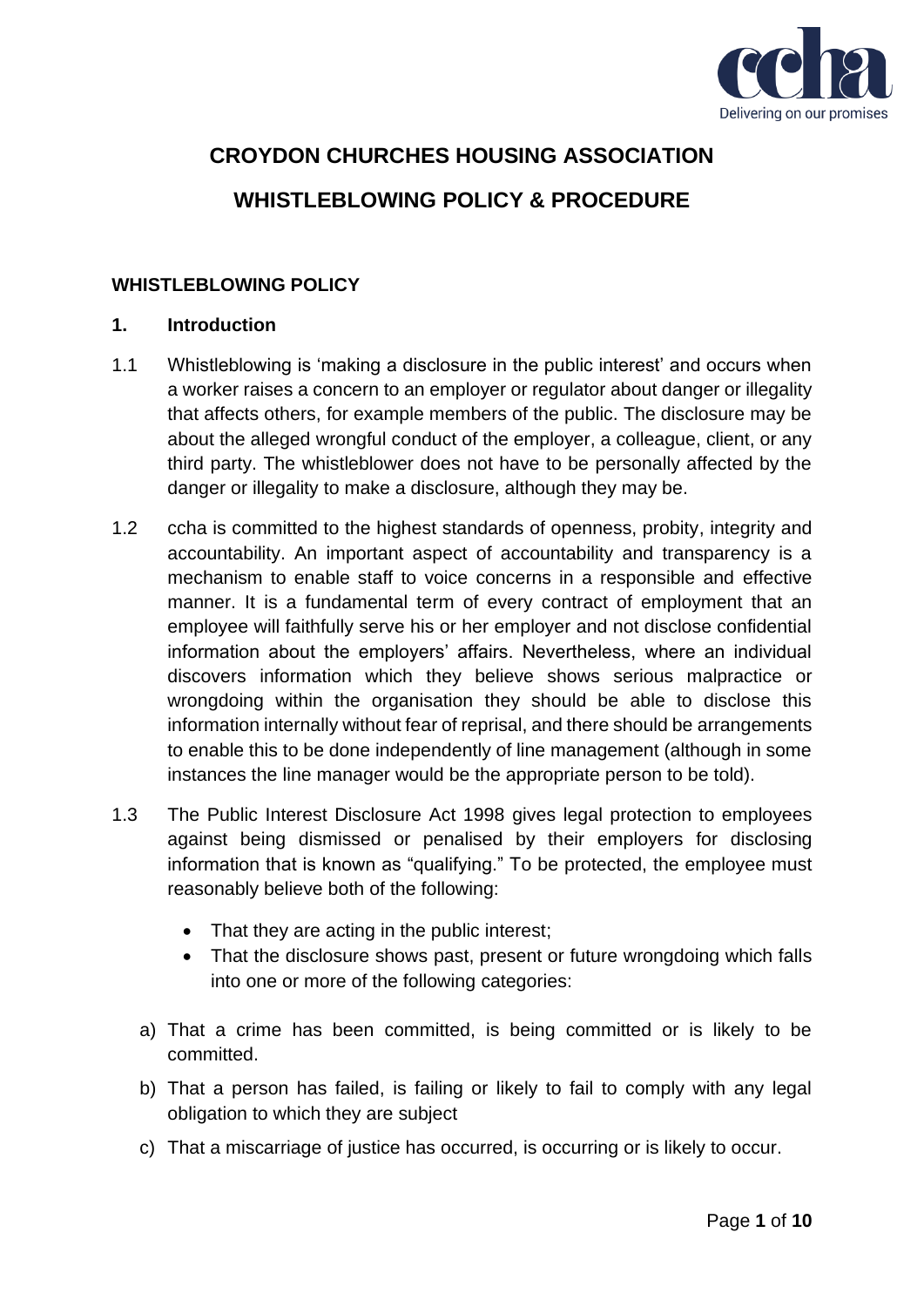

- d) That the health and safety of an individual has been, is being or is likely to be endangered.
- e) That the environment has been, is being or likely to be damaged.
- f) That information tending to show any of a-e above has been concealed or likely to be deliberately concealed
- 1.4 The provisions set out in this policy and the subsequent procedure are to ensure that no member of staff should fear they will be disadvantaged by raising legitimate concerns.
- 1.5 It should be emphasised that this policy is intended to assist individuals who believe they have discovered malpractice or impropriety to report this in a way that will ensure confidentiality and protect those making such allegation from being victimised or discriminated against. It is not designed to question financial or business decisions taken by ccha nor should it be used to reconsider any matters which have already been addressed under harassment, complaint, disciplinary, grievance or other procedures.

## **2.1 Scope**

- 2.2 This policy and the subsequent procedure applies to all employees and officers of the Association. Other individuals performing functions in relation to the Association such as agency or bank workers and contractors are also encouraged to use it.
- 2.3 This policy is designed to enable employees of ccha to raise concerns internally and at a high level and to disclose information which the individual believes shows malpractice or impropriety. This policy is intended to cover concerns which are in the public interest and may at least initially be investigated separately but might then lead to the initiation of other procedures e.g. disciplinary.
- 2.4 Everyone should be aware of the importance of preventing and eliminating wrongdoing at work. Employees and workers should be watchful for illegal or unethical conduct and report anything of that nature they become aware of. (See Procedure Section).
- 2.5 For a disclosure to be protected the worker or employee must follow the procedures set out in the legislation and as reflected in this policy and procedure. On occasion**,** an employee may believe they are blowing the whistle when, in fact, their complaint is a personal grievance. Workers who make a disclosure under the Association's whistleblowing policy and procedure should believe that they are acting in the public interest. This means in particular that personal grievances and complaints are not usually covered by whistleblowing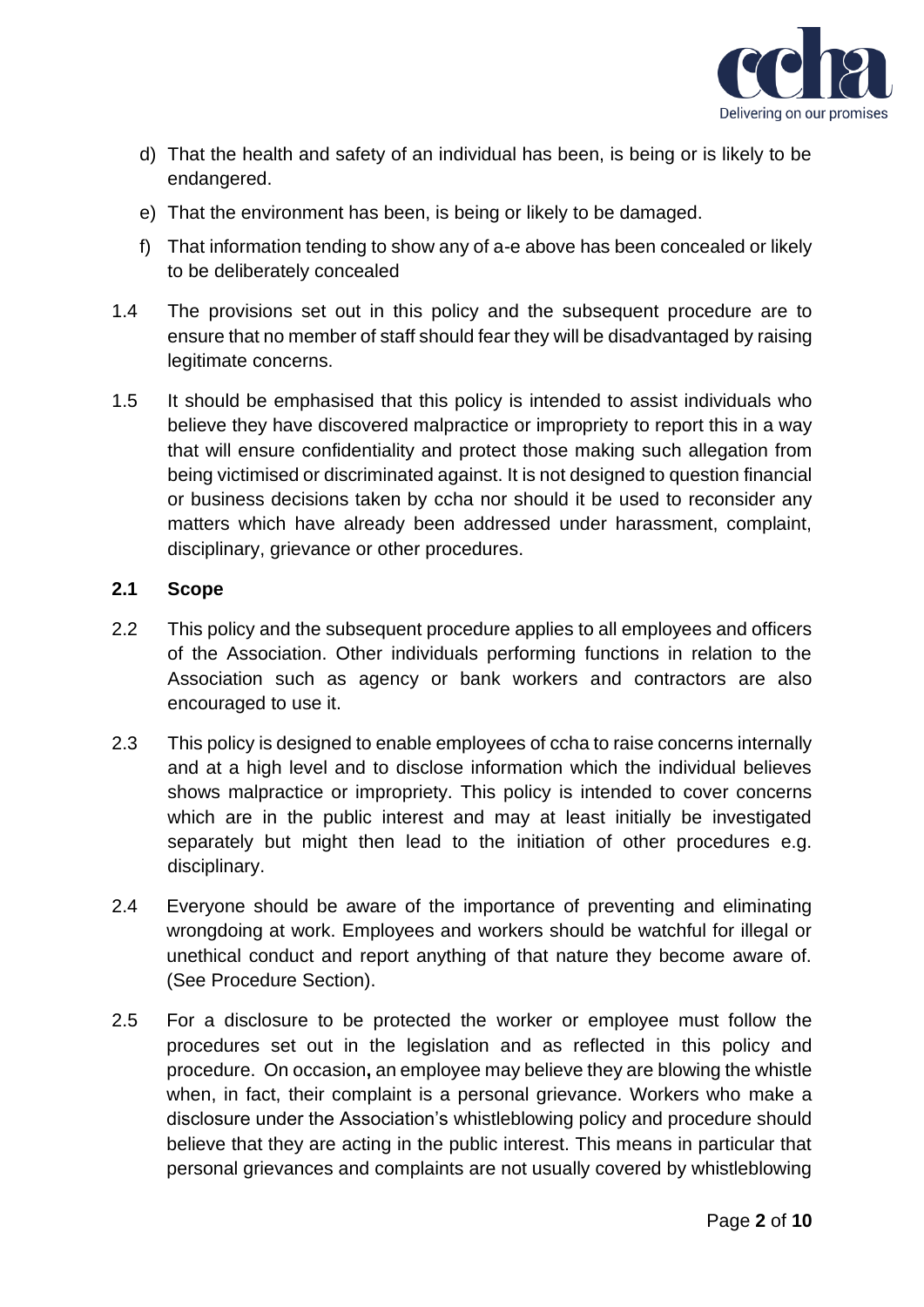

law. Personal grievances (e.g. breach of contract, bullying, harassment, discrimination) are covered by the Association's relevant policies and procedures. Copies of which are available in the Association's Employee Handbook on the staff intranet or from the Business Support Manager.

## 2.6 The Government's guidance for whistleblowers can be found at:

#### <https://www.gov.uk/whistleblowing>

Here, employees and workers can consult and verify the position that a personal grievance is not generally regarded as a protected disclosure. They can also contact the Advisory, Conciliation and Arbitration Service [\(ACAS\)](https://www.acas.org.uk/archive/whistleblowing) for guidance on whistleblowing and grievances.

#### **3.1 Safeguards**

- 3.1.1 **Protection** This policy is designed to offer protection to those employees and workers of ccha who disclose such concerns provided the disclosure is made in the reasonable belief of the individual making the disclosure that it tends to show malpractice or impropriety and if they make the disclosure to an appropriate person (see Procedure Section).
- 3.1.2. No employee or worker will be victimised for raising a matter under this procedure. This means that the continued employment and opportunities for future promotion or training of the employee or worker will not be prejudiced because they have raised a legitimate concern. Victimisation of an employee or worker for raising a qualified disclosure will be a disciplinary offence.
- 3.1.3 However, it is important to note that no protection from internal disciplinary procedures is offered to those who choose not to use the procedure. In an extreme case, malicious, vexatious or frivolous allegations could give rise to legal redress by the individual complained about.
- 3.2 **False Allegations**  If an individual makes an allegation in their reasonable belief that it tends to show malpractice or impropriety and to an appropriate person, but which is not confirmed by a subsequent investigation, no action will be taken against that individual. In making a disclosure the individual should exercise due care to ensure the accuracy of the information. If, however, an individual makes malicious, vexatious or frivolous allegations, and particularly if they persists with making them, disciplinary action may be taken against that individual.
- 3.3 **Confidentiality**  ccha will treat all such disclosures in a confidential and sensitive manner. Every effort will be made not to reveal a whistleblower's identity unless there is a requirement by law to reveal it. However, the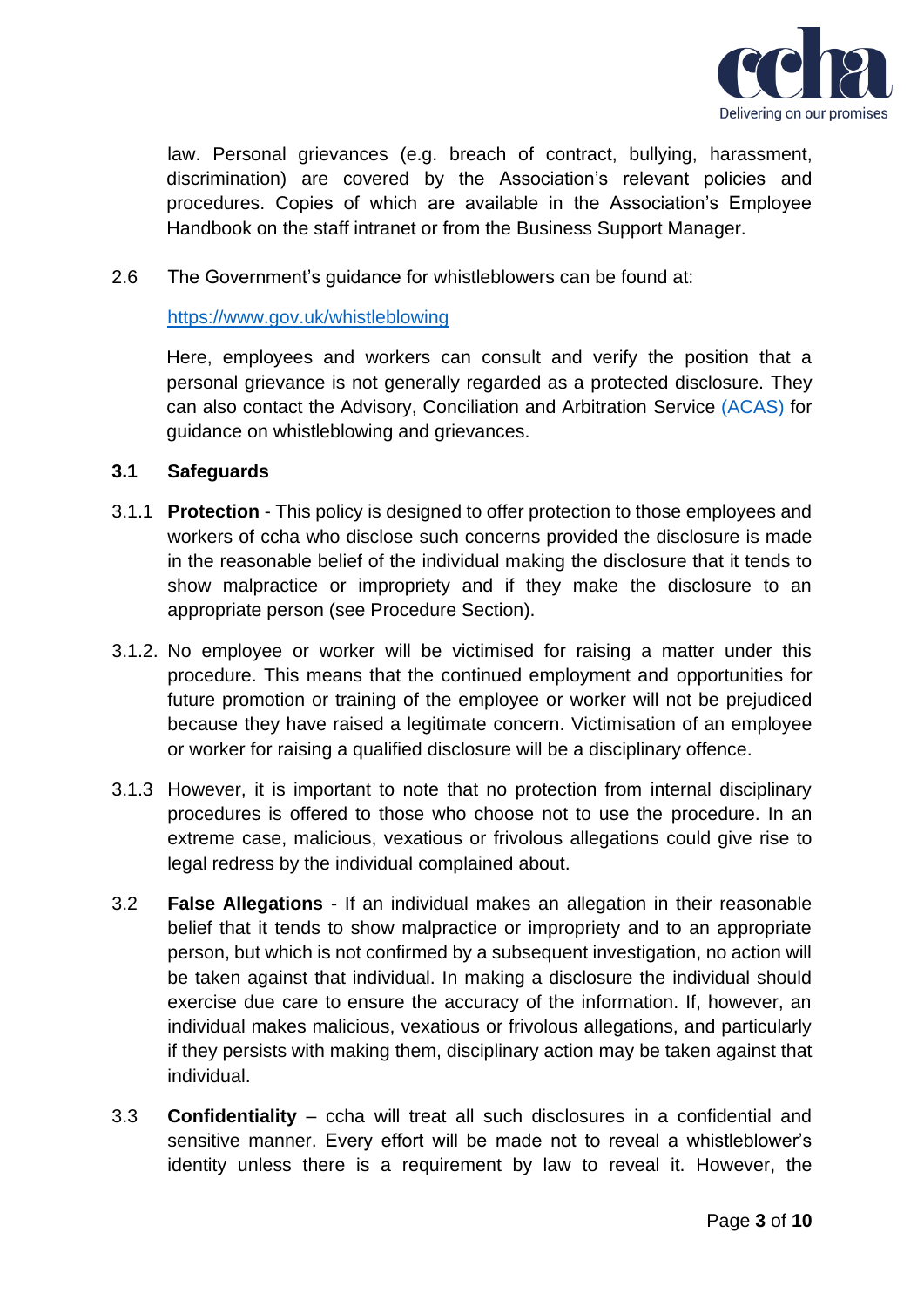

investigation process may reveal the source of the information and the individual making the disclosure may need to provide a statement as part of the evidence required or if the allegation results in court proceedings.

- 3.4 Support may be offered to the employee making the allegation (i.e. access to mentoring, advice and/or counselling.)
- 3.5 **Anonymous Allegations**  This policy encourages individuals to put their name to any disclosures they make. Concerns expressed anonymously are often more difficult to substantiate/prove. Also, where the whistleblower does not provide their contact details it means we are unable to go back to them for further information, which can make investigating more difficult.

Anonymous allegations will be considered at the discretion of ccha. In exercising the discretion , the factors considered would include: the seriousness of the issues raised and the amount of information given to enable an investigation to take place; the credibility of concern and the likelihood of confirming the allegation from other sources.

## **4 Training**

- 4.1 All staff have ready access to the Whistleblowing Policy and are able to familiarise themselves on how disclosures should be raised and how they will be acted upon as part of their induction.
- 4.2 Managers and the Leadership Team can be provided with training on how to deal with disclosures.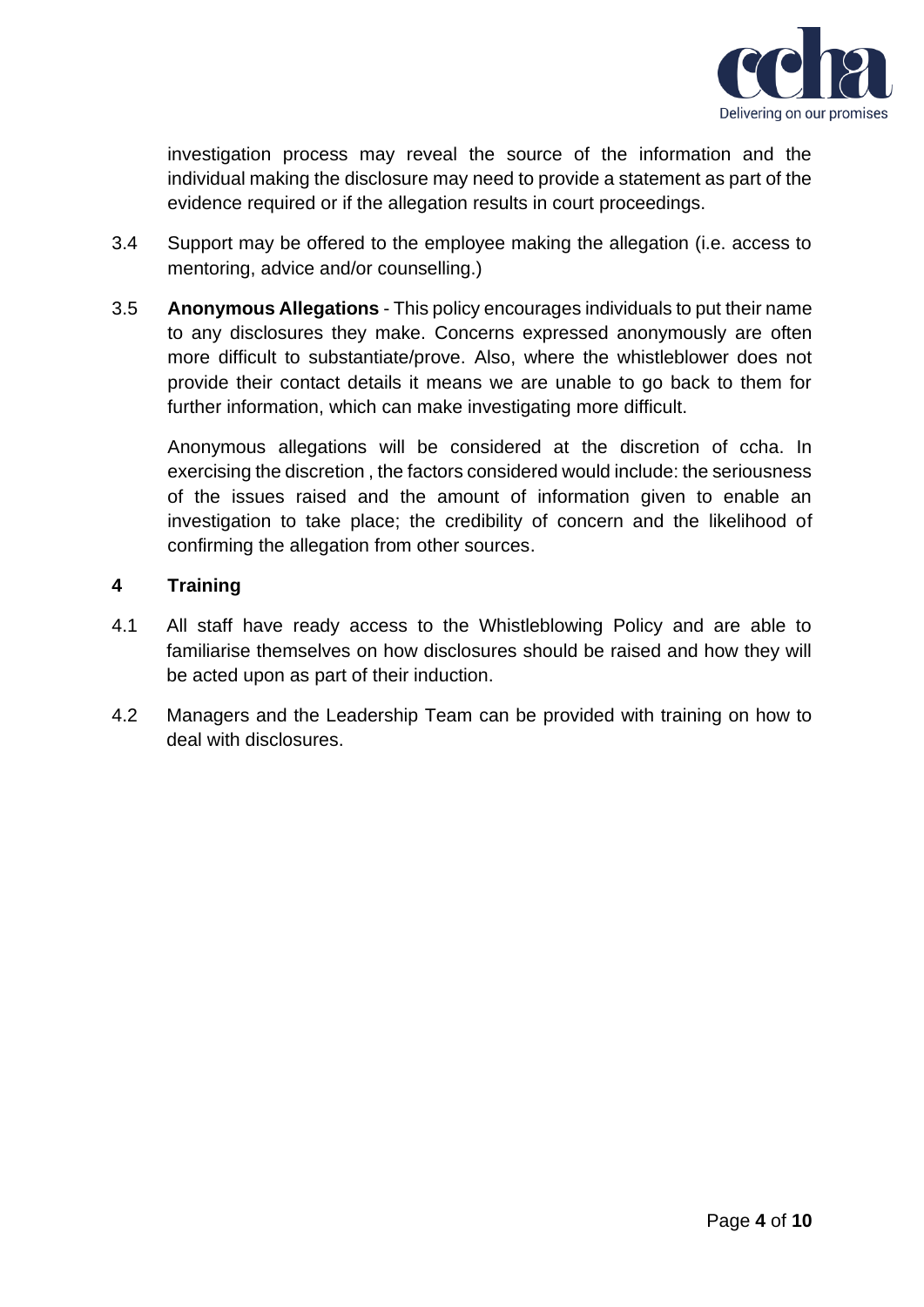

# **WHISTLEBLOWING PROCEDURE**

#### **1. Procedures for Making a Disclosure**

- 1.1 Disclosures can be made either in writing or orally to any manager, director or member of the HR team.
- 1.2 If the employee wishes to bypass line management, disclosures can be made to the designated senior Board member. At ccha this is the Chair of the Remuneration and Nomination Committee<sup>1</sup> (RNC Chair) using [voice@ccha.biz](mailto:voice@ccha.biz) or via the Company Secretary [CoSec@ccha.co.uk](mailto:CoSec@ccha.co.uk)
- 1.3 Whether an allegation is made in writing or orally, it is important that the following information is provided:
	- The name of the person making the allegation (unless it is an anonymous allegation) and how they wish to be contacted;
	- The background and history of the allegation including dates; names and positions of those involved;
	- The specific reason of the allegation.
- 1.4 An employee making an allegation may be accompanied by another person of their choosing during the meetings and interviews. However, in the case of a work colleague, this must not be anyone whose presence may prejudice the meeting or where there is a conflict of interest.
- 1.5 On receipt of a complaint of malpractice, the member of staff who receives it and takes written notes of the complaint, must pass this information, as soon as is reasonably possible, to the appropriate designated investigating officer as follows:
	- Complaints of malpractice will be investigated by the appropriate Director unless the complaint is against a Director or is in any way related to the actions of a Director. In such cases, the complaint should be passed to the Chief Executive for referral.
	- In the case of a complaint which is any way connected with but not specifically against a Director, the Chief Executive will nominate a Senior Manager to act as the alternative investigating officer.
	- Complaints against the Chief Executive should be passed to the RNC Chair, who will nominate an appropriate investigating officer.
	- The complainant has the right to bypass the line management structure and take their complaint direct to the RNC Chair. The RNC Chair has the right to refer the complaint back to management if they feel that the

<sup>1</sup> ccha Board has designated that the Senior Board Member for Whistleblowing is the Chair of Remuneration and Nomination (RNC Chair)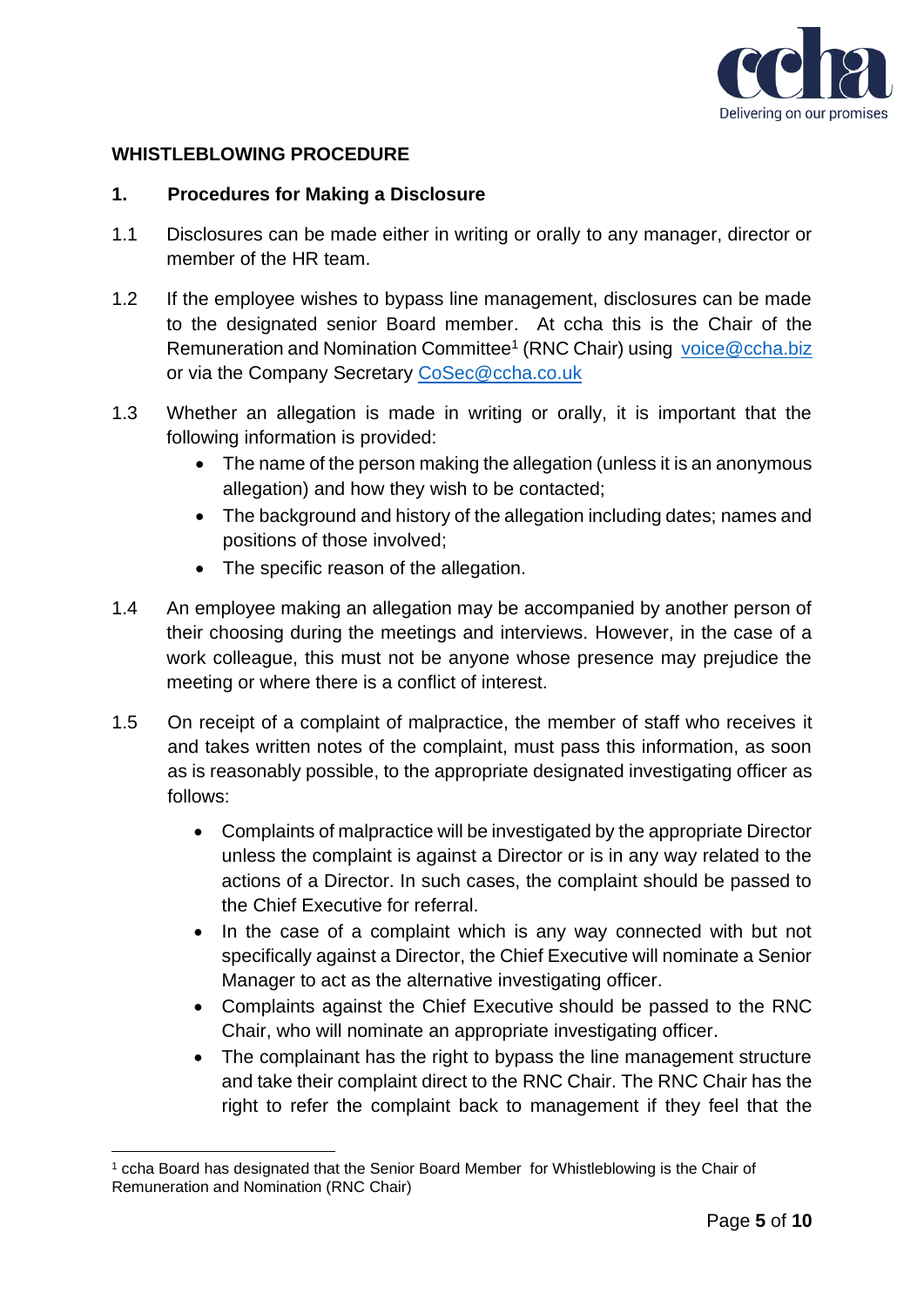

management without any conflict of interest can more appropriately investigate the complaint.

## **2. Timescales**

- 2.1 Due to the varied nature of these sorts of complaints, which may involve internal investigators and / or the police, it is not possible to lay down precise timescales for such investigations. The investigating officer should ensure that the investigations are undertaken as quickly as possible without affecting the quality and depth of those investigations.
- 2.2 The investigating officer will send an acknowledgment letter to the whistleblower, within 10 working days setting out:
	- the estimated timescale to conclude the process;
	- a description of the action taken to date;
	- what further action will be required;
	- the support available to whistleblower.

This matter will be treated with priority and we will aim to conclude the process within 28 working days where feasible. Each case is individual and it will be dependent on specific complexities. ccha will keep you informed where appropriate.

2.3 If the whistleblower is unhappy with the estimated timescales they should refer the matter to the CE or RNC Chair .

# **3. Investigating Procedure**

- 3.1 The investigating officer should follow these steps and retain a written record of the steps that have been taken:
	- Full details and clarifications of the complaint should be obtained.
	- The investigating officer should consider the involvement of ccha's auditors and the police at this stage and should consult with the RNC Chair/Chief Executive or other senior staff if either party is the subject of the whistleblowing complaint. ccha will ensure that any internal investigation does not hinder a formal police investigation.
	- The investigating officer should inform the individual against whom the complaint is made as soon as is practically possible. Where the individual is a member of staff, they will be informed of their right to be accompanied by a trade union or other representative at any future interview or hearing held under the provision of these procedures.
	- The allegations should be fully investigated by the investigating officer with the assistance where appropriate, of other individuals / bodies.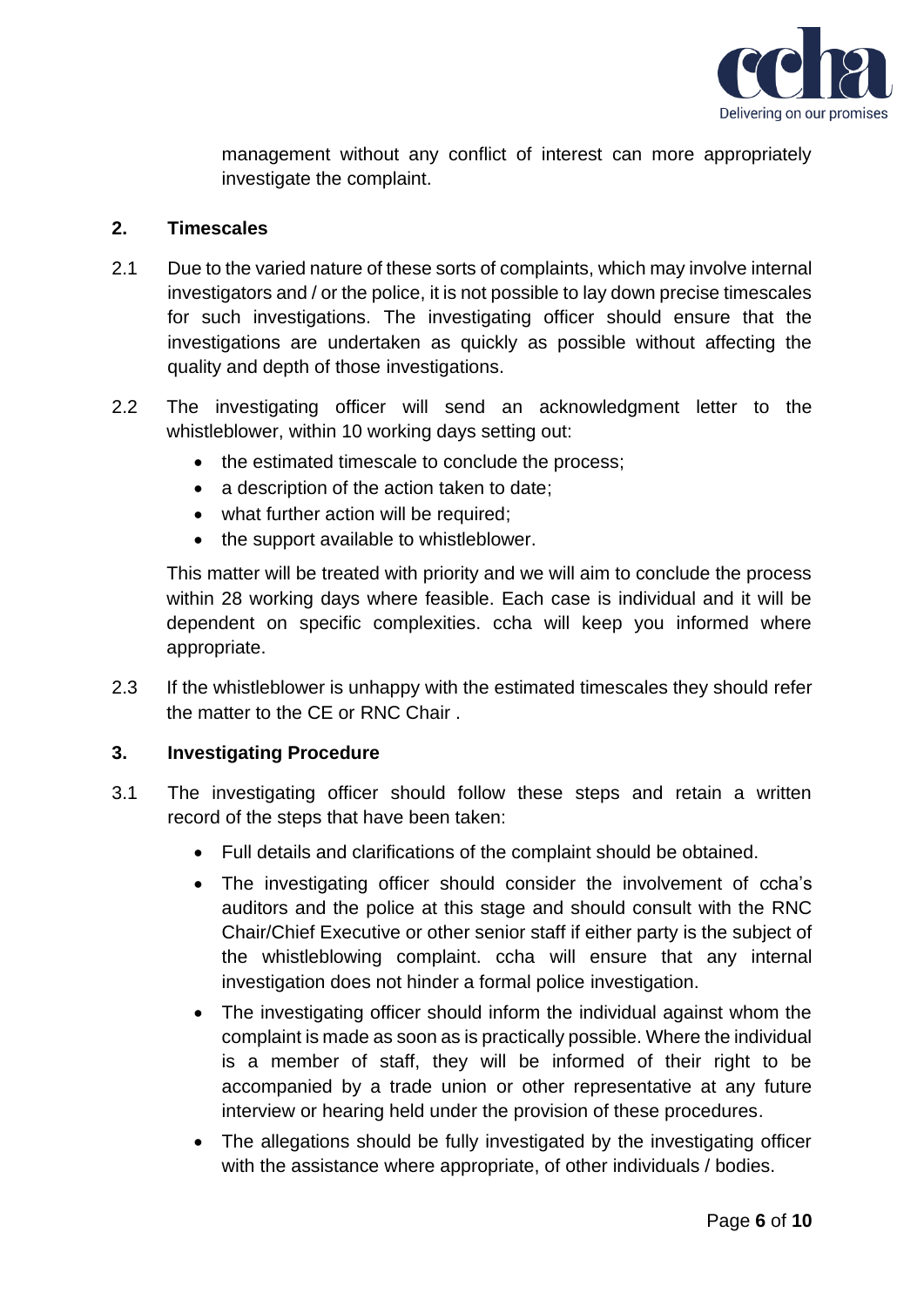

- A judgment concerning the complaint and validity of the complaint will be made by the investigating officer. This judgment will be detailed in a written report containing the findings of the investigations and reasons for the judgment. The report will be passed to the Chief Executive or RNC Chair as appropriate.
- The Chief Executive/ RNC Chair will decide what action to take. If the complaint is shown to be justified, then they will invoke the disciplinary or other appropriate ccha procedures.
- On completion of the investigation, the investigating officer will provide the whistleblower (unless the disclosure was anonymous) with a summary written report explaining the outcome of the investigation and on the action that is proposed (if this is appropriate). If the investigation is a prolonged one, the investigating officer should keep the complainant informed, in writing, as to the progress of the investigation and as to when it is likely to be concluded. All responses to the complainant should be in writing and sent under confidential cover to their home address.
- If appropriate, a copy of the outcomes will be passed to CCHA's auditors to enable a review of the procedures.
- 3.2 If the complainant is not satisfied that their concern is being properly dealt with by the investigating officer, they have the right to raise it in confidence with the Chief Executive/RNC Chair or other senior staff if either party is the subject of the whistleblowing complaint.
- 3.3 If the investigation finds the allegations unsubstantiated and all internal procedures have been exhausted, but the complainant is not satisfied with the outcome of the investigation, ccha recognises the lawful rights of employees and ex-employees as complainants to make disclosures to prescribed persons or bodies (such as the Health and Safety Executive, the Information Commissioner, Regulator of Social Housing, or, where justified, elsewhere).(See Section 4 below).
- 3.4 Outcomes will be communicated to all parties where appropriate, and necessary actions concluded within agreed timescales. If allegations are unfounded this will be recorded as such. If malicious intent is found, ccha will follow robust HR processes to address this.

# **4 Alternative ways to make a disclosure.**

4.1 The aim of this policy is to provide a procedure to enable employees to make disclosures within ccha. However, we recognise that there may be circumstances when an employee feels unable to make a disclosure internally. Employees can make disclosures to a prescribed person without losing their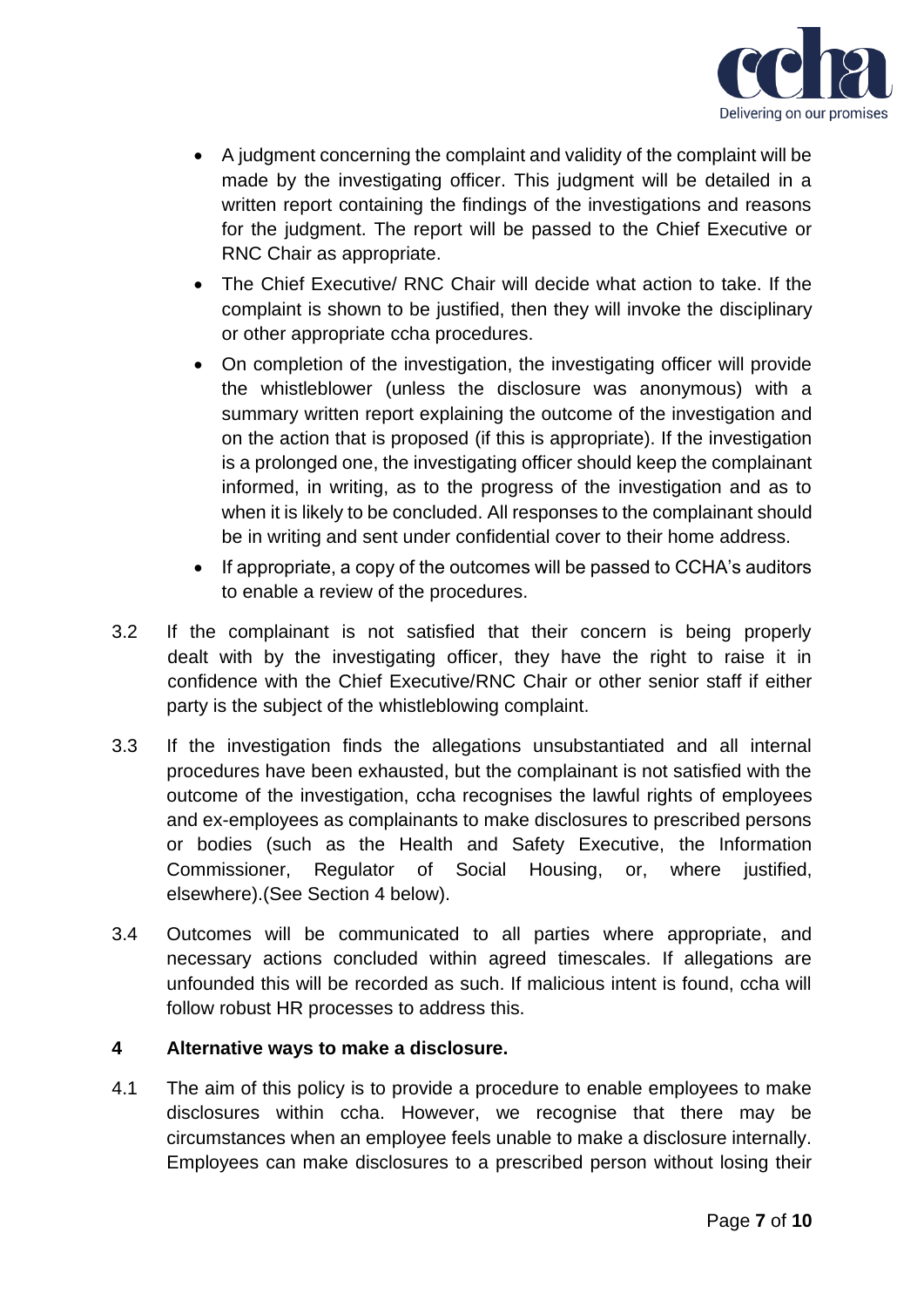

rights under the whistleblowing laws. Prescribed persons are mainly regulators and professional bodies and a full list is available on the government website.

4.2 Details on the procedures of the individual prescribed person are normally accessible on their website.

[https://www.gov.uk/government/publications/blowing-the-whistle-list-of](https://www.gov.uk/government/publications/blowing-the-whistle-list-of-prescribed-people-and-bodies--2)[prescribed-people-and-bodies--2](https://www.gov.uk/government/publications/blowing-the-whistle-list-of-prescribed-people-and-bodies--2)

- 4.3 Complainants are responsible for ensuring that they have chosen the correct prescribed person or body for their issue. Details can be found in the Government's list of the prescribed persons and bodies.
- 4.4 Employees who consider whistleblowing via the media should be aware that in most cases they will lose their rights under the whistleblowing law. It is therefore advisable to use the procedure set out above or via a prescribed person.
- 4.5 Where an employee wishes to make a disclosure externally it should be raised with Protect, an independent whistleblowing charity [\(http://www.pcaw.org.uk/](http://www.pcaw.org.uk/) - 020 3117 2520).

## **5. Review and Monitoring**

- 5.1 The Company Secretary will maintain a record of all concerns raised under the Whistleblowing Policy, ensure accurate meeting minutes, investigation notes and signed witness statements (as appropriate) are maintained and will monitor the progress and outcomes. This record will be key confidential and can only be inspected by members of the Board**.**
- 5.2 The Chief Executive will report to the Board on the outcome of all whistleblowing investigations. Such reports will keep the identity of the whistleblower anonymous where possible.
- 5.3 This procedure will be reviewed regularly (at least every two years) for fitness of purpose by the Company Secretary or after each use. Any need for change will be reported to the Leadership Team for approval.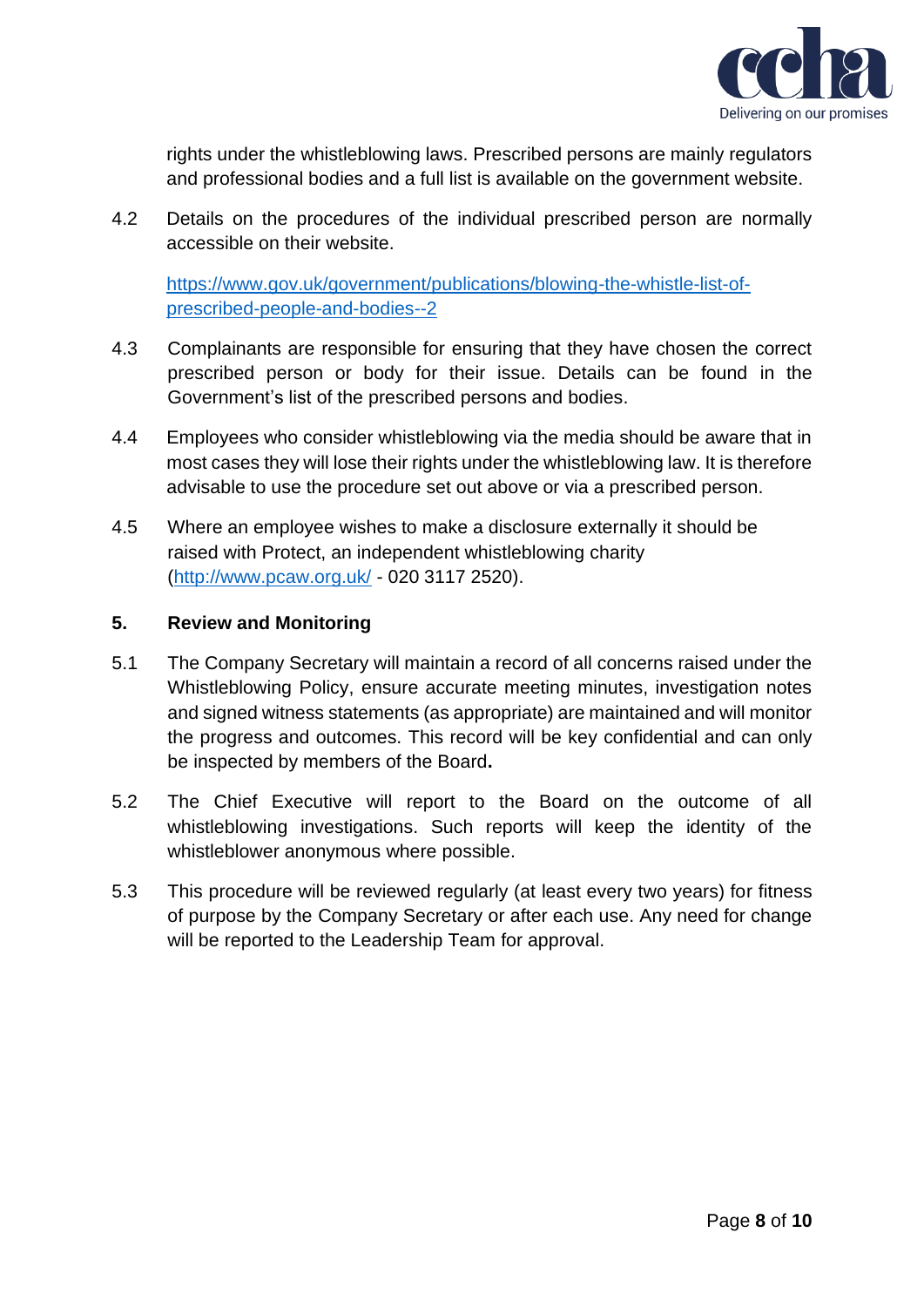

| <b>Version History</b>                             |                                                                                                                                                                                                                                         |
|----------------------------------------------------|-----------------------------------------------------------------------------------------------------------------------------------------------------------------------------------------------------------------------------------------|
| <b>Policy Name</b>                                 | <b>Whistleblowing Policy</b>                                                                                                                                                                                                            |
| <b>Version Code</b>                                |                                                                                                                                                                                                                                         |
| <b>Lead Officer</b>                                | <b>Company Secretary</b>                                                                                                                                                                                                                |
| <b>Equality Impact</b><br><b>Assessment</b>        | February 2022                                                                                                                                                                                                                           |
| <b>Data Protection Impact</b><br><b>Assessment</b> | Anonymity is key. Clarity that names are on<br>a need to know basis for key individuals<br>involved and not shared wider. Summary<br>reporting updates without names and<br>specific details will be reported at a<br>governance level. |
| <b>Resident Consultation</b>                       | Not required                                                                                                                                                                                                                            |
| <b>Colleague Consultation</b>                      | Formal consultation not required but staff will<br>be informed of the changes                                                                                                                                                           |
| Date of Issue                                      | Board approval April 2022                                                                                                                                                                                                               |
| <b>Review Date</b>                                 | Q1 2024                                                                                                                                                                                                                                 |
| <b>Policies and Procedures</b><br><b>Replaced</b>  | Whistleblowing Policy 2018                                                                                                                                                                                                              |
| <b>Amendments Made</b>                             | Amendments made to ensure robust and<br>transparent processes for all stakeholders.<br>Clarity on reasons for whistleblowing                                                                                                            |